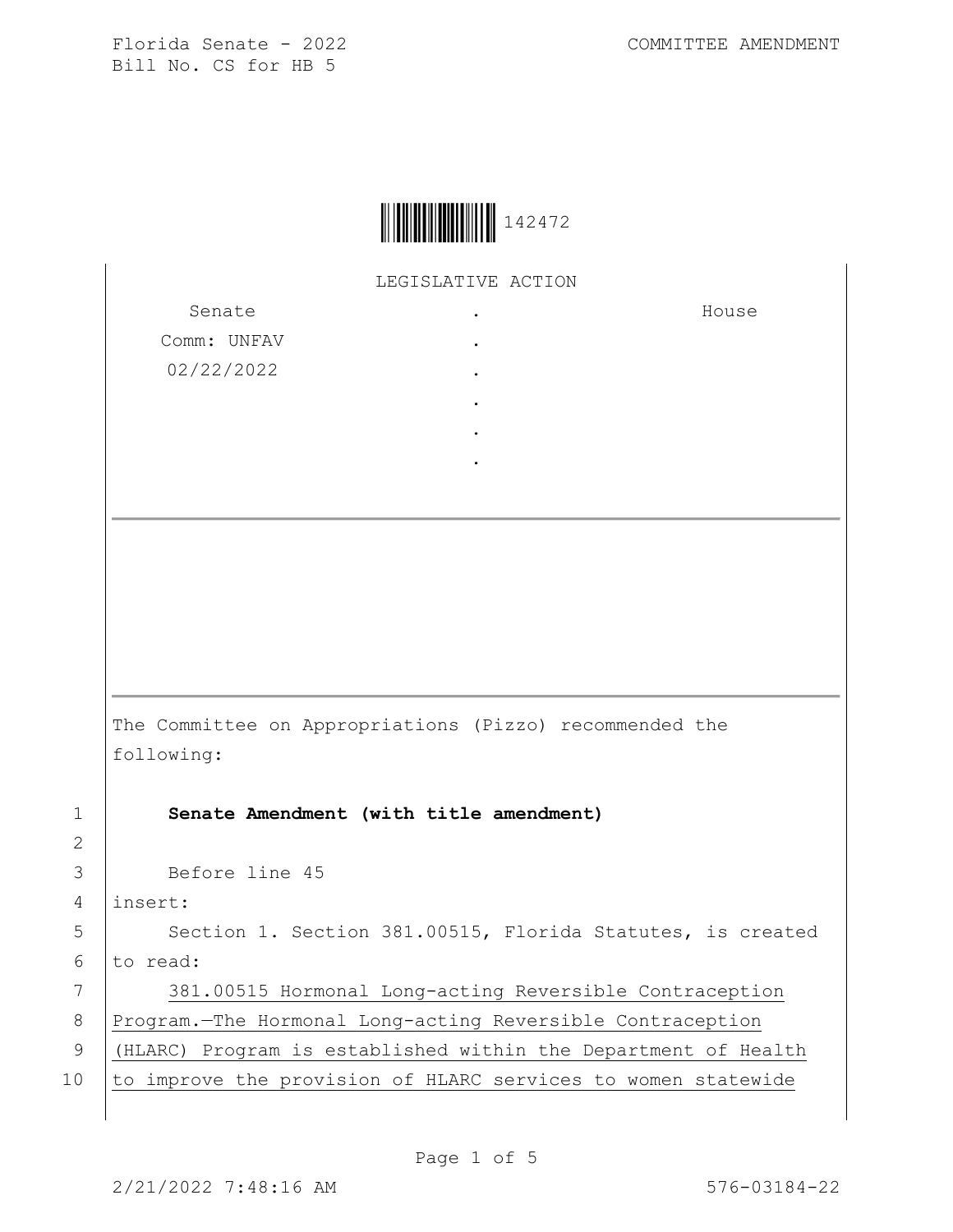

| 11 | and to reduce the number of abortions.                          |
|----|-----------------------------------------------------------------|
| 12 | (1) As used in this section, the term:                          |
| 13 | (a) "Department" means the Department of Health.                |
| 14 | (b) "HLARC Program" means the Hormonal Long-Acting              |
| 15 | Reversible Contraception Program.                               |
| 16 | (2) The department shall contract with eligible family          |
| 17 | planning providers to implement the HLARC Program throughout    |
| 18 | this state. A contract to provide HLARC services must provide   |
| 19 | for all of the following:                                       |
| 20 | (a) The provision of hormonal intrauterine devices and          |
| 21 | implants to participants.                                       |
| 22 | (b) Training for providers and their staff regarding the        |
| 23 | provision of HLARC devices, counseling strategies, and the      |
| 24 | management of side effects.                                     |
| 25 | (c) Technical assistance regarding issues such as coding,       |
| 26 | billing, pharmacy rules, and clinic management associated with  |
| 27 | the increased use of HLARC devices.                             |
| 28 | (d) General support to expand the capacity of family            |
| 29 | planning providers in response to increased demand for HLARC    |
| 30 | services.                                                       |
| 31 | (e) Marketing and outreach regarding the availability of        |
| 32 | HLARC services among other currently available contraceptive    |
| 33 | services.                                                       |
| 34 | (f) Other services the department considers necessary to        |
| 35 | ensure the health and safety of participants who receive HLARC  |
| 36 | devices.                                                        |
| 37 | (3) The Legislature shall annually appropriate funds from       |
| 38 | the General Revenue Fund to the department to operate the HLARC |
| 39 | Program. Funds appropriated pursuant to this subsection may not |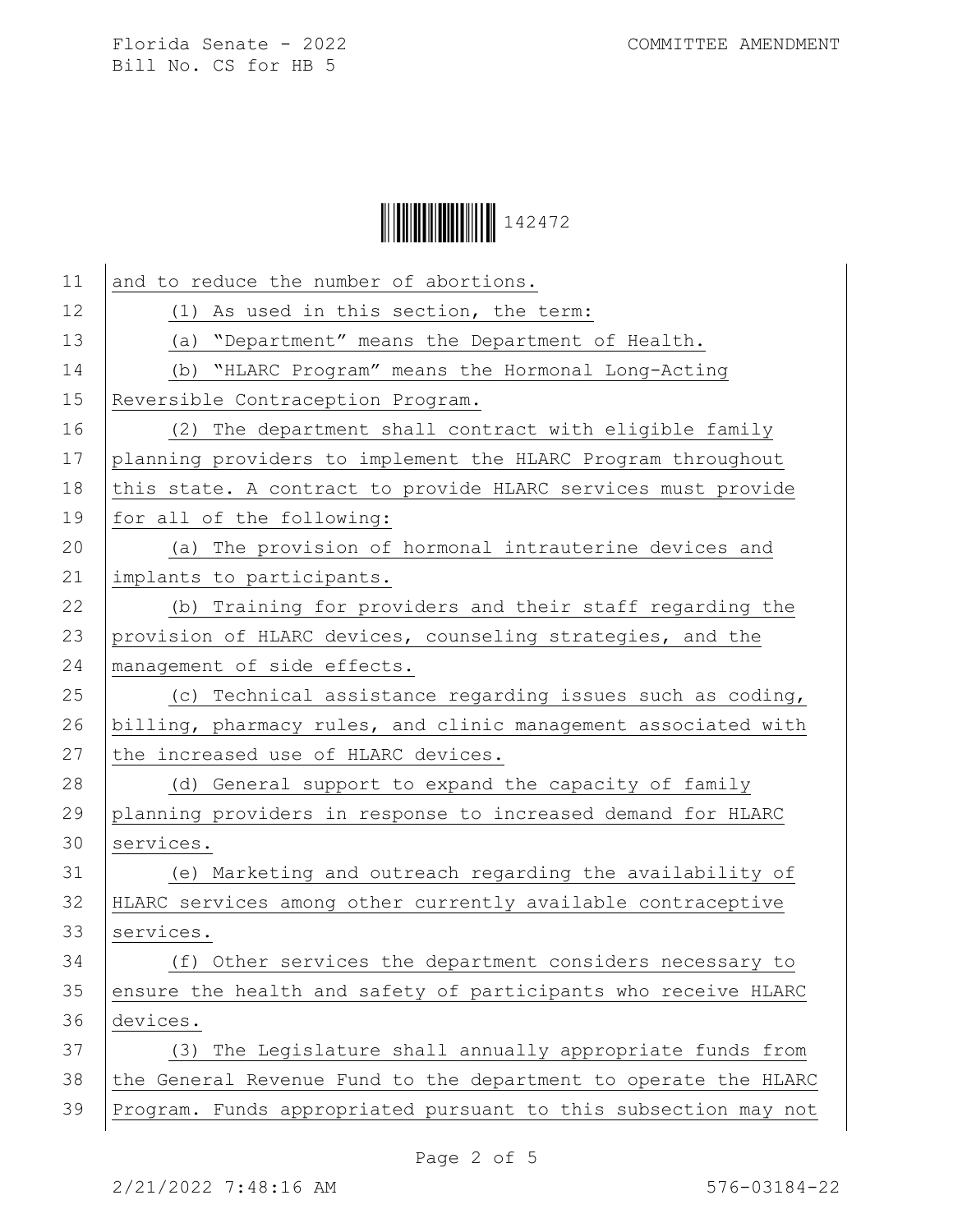Ì142472#Î142472

| 40 | supplant or reduce any other appropriation of state funds to     |
|----|------------------------------------------------------------------|
| 41 | family planning providers or to the department for family        |
| 42 | planning services.                                               |
| 43 | (4) The department shall seek grants from federal agencies       |
| 44 | and other sources to supplement state funds provided for the     |
| 45 | HLARC Program.                                                   |
| 46 | (5) By January 1, 2023, and annually thereafter, the             |
| 47 | department shall submit a report to the Governor, the President  |
| 48 | of the Senate, and the Speaker of the House of Representatives   |
| 49 | on the effectiveness of the HLARC Program. The department shall  |
| 50 | publish the report on its website. The report must include, but  |
| 51 | need not be limited to, all of the following for the previous    |
| 52 | calendar year:                                                   |
| 53 | (a) An assessment of the operation of the program,               |
| 54 | including any progress made in reducing the number of abortions, |
| 55 | especially among teenagers.                                      |
| 56 | (b) An assessment of the effectiveness of the program in         |
| 57 | increasing the availability of HLARC services.                   |
| 58 | (c) The number and location of family planning providers         |
| 59 | that participated in the program.                                |
| 60 | (d) The number of clients served by participating family         |
| 61 | planning providers.                                              |
| 62 | (e) The number of times HLARC services were provided by          |
| 63 | participating family providers.                                  |
| 64 | The average cost per client served.<br>(f)                       |
| 65 | The demographic characteristics of clients served.<br>(g)        |
| 66 | The sources and amounts of funding used for the<br>(h)           |
| 67 | program.                                                         |
| 68 | A description of federal and other grants the<br>(i)             |
|    |                                                                  |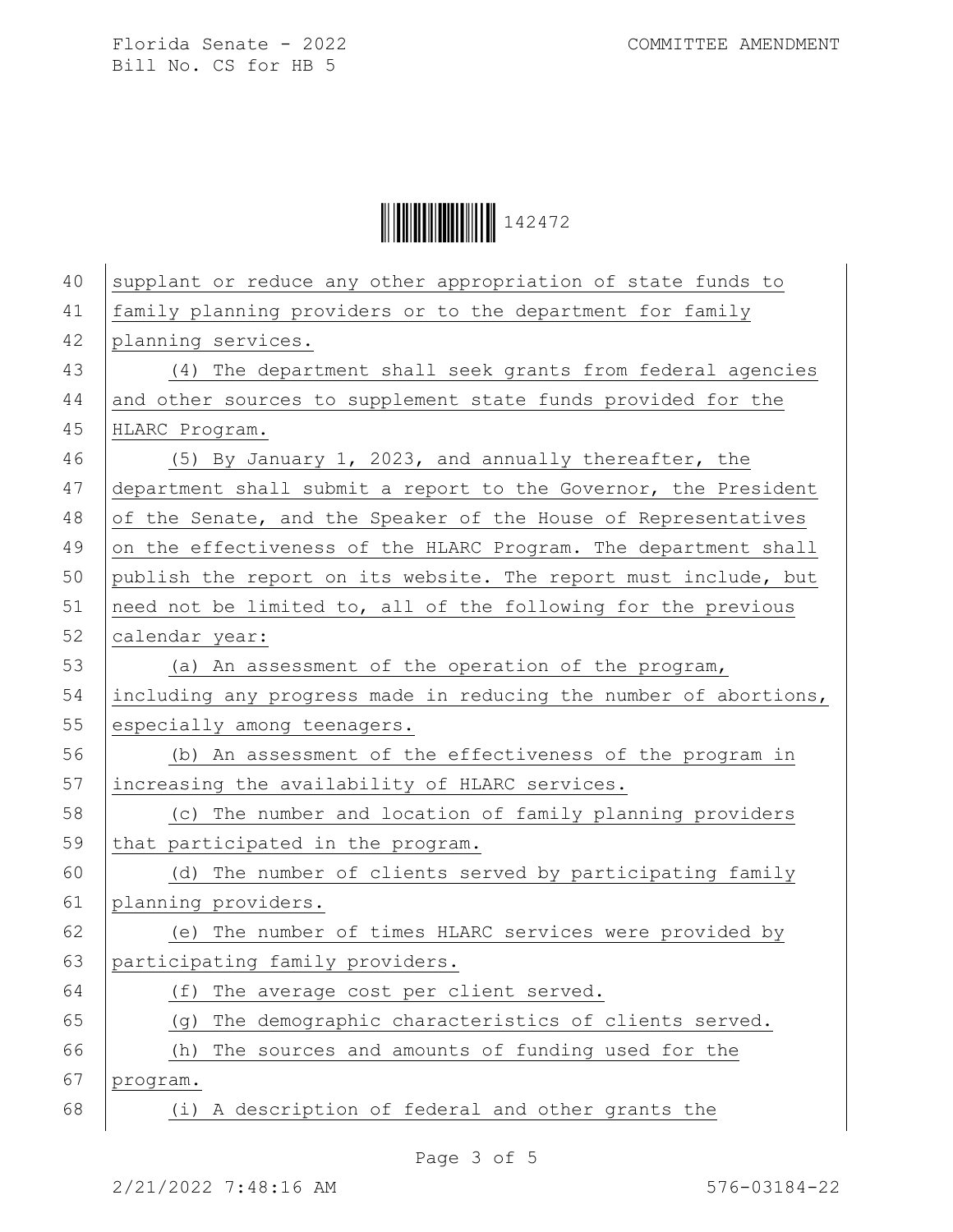

| 69 | department applied for in order to provide HLARC services,      |
|----|-----------------------------------------------------------------|
| 70 | including the outcomes of the grant applications.               |
| 71 | (j) An analysis of the return on investment for the             |
| 72 | provision of HLARC services with regard to tax dollars saved in |
| 73 | the provision of health and social services.                    |
| 74 | (k) A description and analysis of marketing and outreach        |
| 75 | activities conducted to promote the availability of HLARC       |
| 76 | services.                                                       |
| 77 | (1) Recommendations for improving the program.                  |
| 78 | (6) The department may adopt rules to implement this            |
| 79 | section.                                                        |
| 80 |                                                                 |
| 81 | ================= T I T L E A M E N D M E N T ======            |
| 82 | And the title is amended as follows:                            |
| 83 | Delete line 3                                                   |
| 84 | and insert:                                                     |
| 85 | mortality; creating s. 381.00515, F.S.; establishing            |
| 86 | the Hormonal Long-acting Reversible Contraception               |
| 87 | (HLARC) Program within the Department of Health for             |
| 88 | specified purposes; defining terms; requiring the               |
| 89 | department to contract with eligible family planning            |
| 90 | providers to implement the program and provide HLARC            |
| 91 | services throughout this state; providing requirements          |
| 92 | for such contracts; providing for an annual                     |
| 93 | appropriation; providing that such appropriations do            |
| 94 | not supplant or reduce certain other appropriations;            |
| 95 | requiring the department to apply for grants for                |
| 96 | additional funding; requiring the department to submit          |
| 97 | an annual report to the Governor and the Legislature            |
|    |                                                                 |